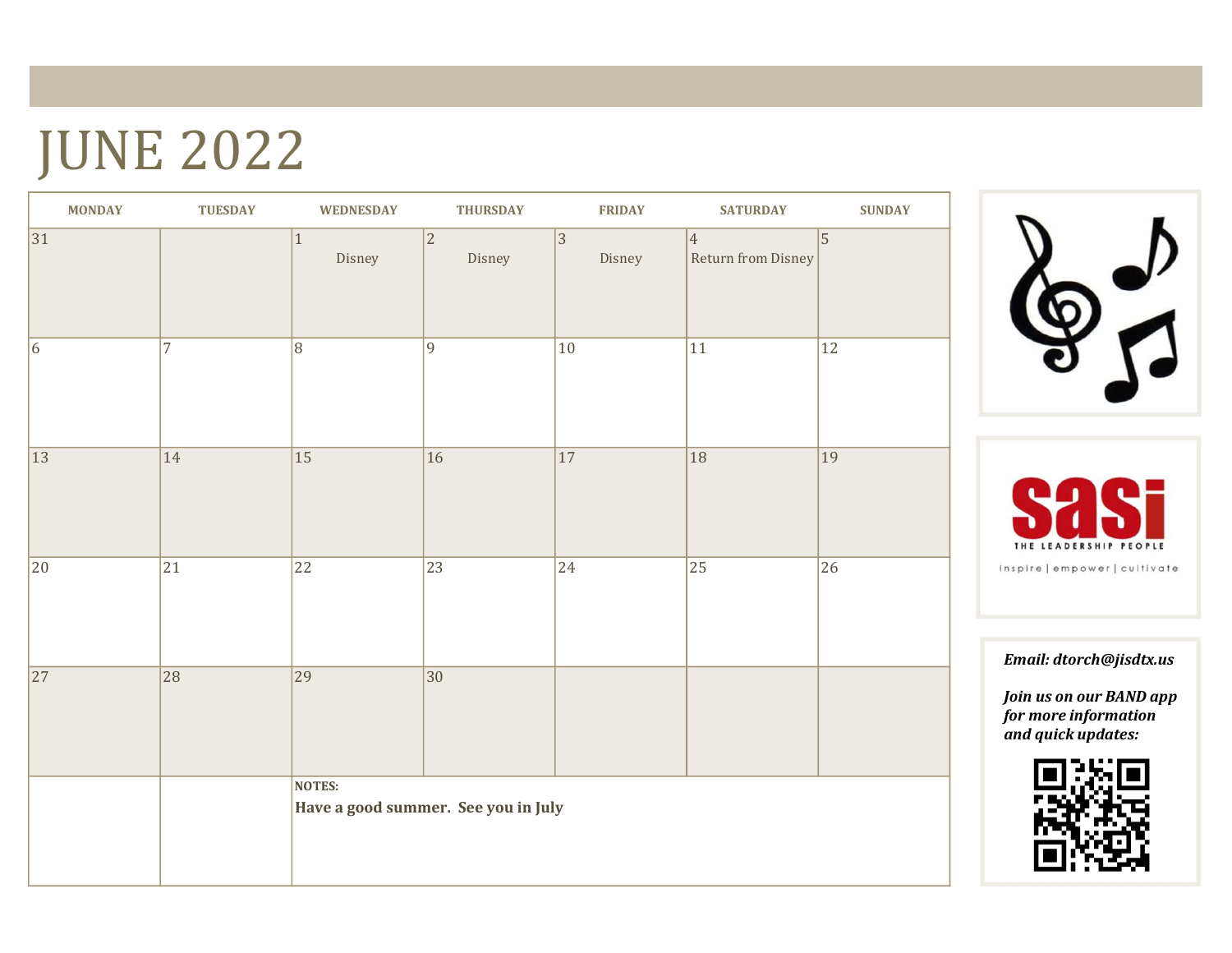# JULY 2022

| <b>MONDAY</b>                                               | <b>TUESDAY</b>                                                                              | <b>WEDNESDAY</b>                                                                                                                                                                                                                                                                                                                                                                                                                                                                                                   | <b>THURSDAY</b>                                                                                       | <b>FRIDAY</b>                                                                           | <b>SATURDAY</b>                      | <b>SUNDAY</b> |  |
|-------------------------------------------------------------|---------------------------------------------------------------------------------------------|--------------------------------------------------------------------------------------------------------------------------------------------------------------------------------------------------------------------------------------------------------------------------------------------------------------------------------------------------------------------------------------------------------------------------------------------------------------------------------------------------------------------|-------------------------------------------------------------------------------------------------------|-----------------------------------------------------------------------------------------|--------------------------------------|---------------|--|
|                                                             |                                                                                             |                                                                                                                                                                                                                                                                                                                                                                                                                                                                                                                    |                                                                                                       | $\mathbf{1}$                                                                            | $\overline{2}$                       | 3             |  |
| 4                                                           | 5                                                                                           | 6                                                                                                                                                                                                                                                                                                                                                                                                                                                                                                                  |                                                                                                       | 8                                                                                       | 9                                    | 10            |  |
| 11<br>Leadership Prep<br>Day 9AM-12PM                       | 12<br><b>Woodwinds &amp; Front</b><br>Ensemble<br>8AM-12PM<br>Colorguard<br><b>8AM-12PM</b> | 13<br>Brass & Drumline<br>8AM-12PM<br>Colorguard 8AM-12PM<br>Leadership Training All<br>Day                                                                                                                                                                                                                                                                                                                                                                                                                        | 14<br>Woodwinds & Front<br>Ensemble 8AM-12PM<br>Colorguard 8AM-12PM<br>Leadership Training All<br>Day | 15<br><b>Brass &amp; Drumline</b><br>8AM-12PM<br>Colorguard<br>8AM-12PM                 | 16                                   | 17            |  |
| 18<br>Brass & Drumline<br>8AM-4PM<br>Colorguard<br>8AM-12PM | 19<br>Woodwinds & Front<br>Ensemble<br>8AM-4PM<br>Colorguard<br>8AM-12PM                    | 20<br>Brass & Drumline<br>8AM-4PM<br>Colorguard<br>8AM-12PM                                                                                                                                                                                                                                                                                                                                                                                                                                                        | 21<br>Ensemble<br>8AM-4PM<br>Colorguard<br>8AM-12PM                                                   | 22<br>Woodwinds & Front Texas Bandmaster's<br><b>Association Student</b><br>Day 7AM-4PM | 23<br>DCI Competition @<br>Alamodome | 24            |  |
| 25<br><b>Full Band Rehearsal</b><br>8AM-4PM                 | 26<br><b>Band Picture Day!</b><br>8AM-12PM<br><b>Full Band Rehearsal</b><br>$1-4PM$         | 27<br>8AM-4PM                                                                                                                                                                                                                                                                                                                                                                                                                                                                                                      | $\overline{28}$<br>Full Band Rehearsal Full Band Rehearsal Full Band Rehearsal<br>8AM-4PM             | 29<br>8AM-4PM                                                                           | 30                                   | 31            |  |
|                                                             |                                                                                             | <b>NOTES:</b><br>Summer Band Camp will start on July 12th with an alternating schedule for various sections.<br>Anyday that is 8-4pm will include a 1 hour lunch break for students to either go get lunch or eat a<br>sack lunch they bring. TBA Student day is an optional event for students in SA; details to come. We<br>will also be allowing the kids to go to the DCI competition this year at the alamodome. Please<br>communicate with us if you have vacations. WE WILL WORK WITH YOU. COMMUNICATION IS |                                                                                                       |                                                                                         |                                      |               |  |





Email: dtorch@jisdtx.us

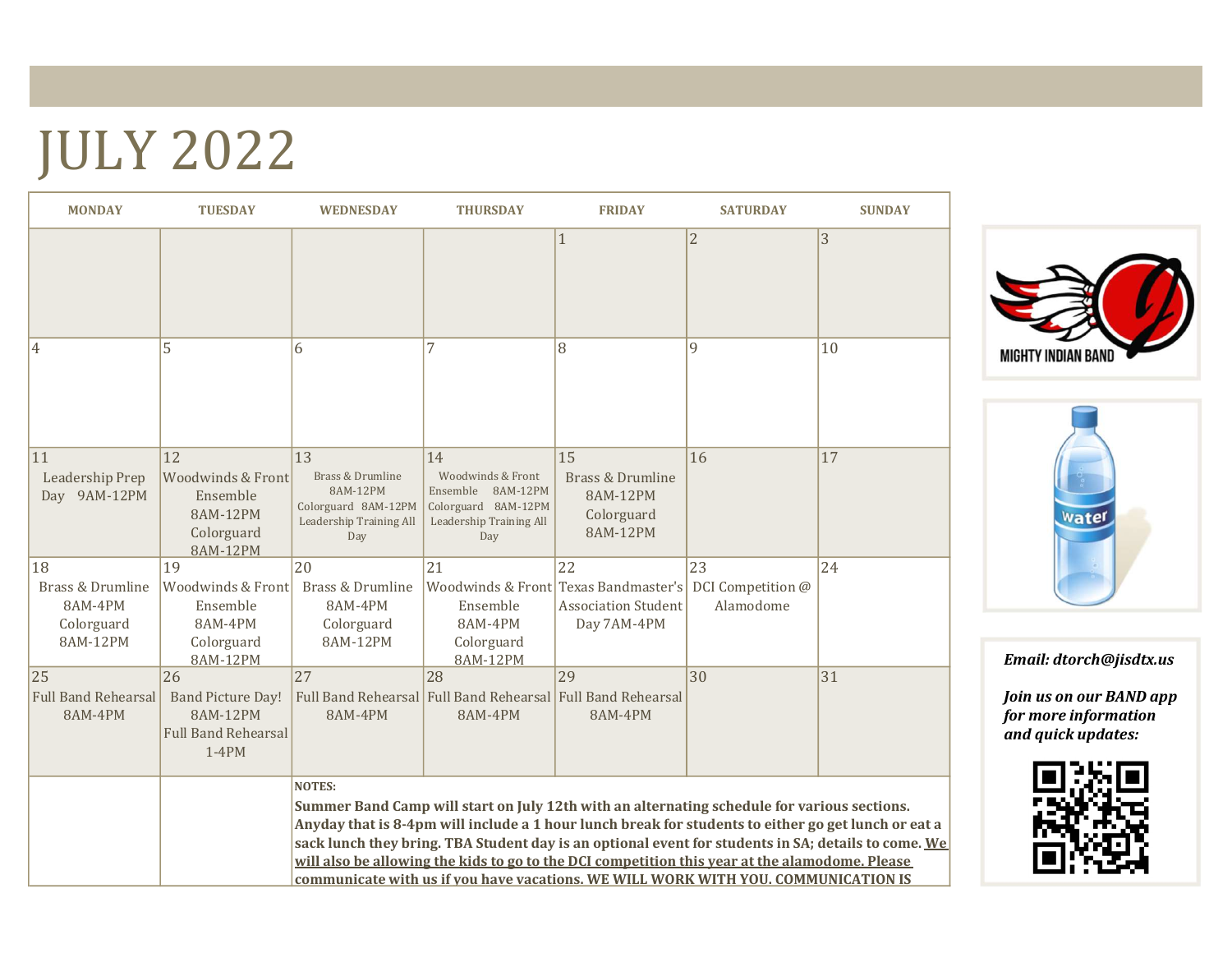# AUGUST 2022

| <b>MONDAY</b>                                                   | <b>TUESDAY</b>                                                                                      | <b>WEDNESDAY</b>                                                 | <b>THURSDAY</b>                                                                                                                  | <b>FRIDAY</b>                                   | <b>SATURDAY</b>                                                                                                                                                                        | <b>SUNDAY</b> |
|-----------------------------------------------------------------|-----------------------------------------------------------------------------------------------------|------------------------------------------------------------------|----------------------------------------------------------------------------------------------------------------------------------|-------------------------------------------------|----------------------------------------------------------------------------------------------------------------------------------------------------------------------------------------|---------------|
| $\mathbf{1}$<br>4PM-9PM                                         | $\overline{2}$<br>4PM-9PM                                                                           | $\overline{3}$<br>4PM-9PM                                        | $\overline{4}$<br>Full Band Rehearsal Full Band Rehearsal Full Band Rehearsal Full Band Rehearsal Full Band Rehearsal<br>4PM-9PM | 5<br>8am-12PM                                   | 6                                                                                                                                                                                      | 7             |
| 8<br>First Day of School                                        | $\mathbf{Q}$<br><b>Full Band Night</b><br>Rehearsal<br>5:45-8:45PM                                  | 10<br>3:30PM-6PM                                                 | 11<br>Full Band Rehearsal Full Band Rehearsal<br>3:30PM-6PM                                                                      | 12                                              | 13                                                                                                                                                                                     | 14            |
| 15<br>After-School Full<br><b>Band Rehearsal</b><br>3:30-6PM    | 16<br><b>Full Band Night</b><br>Rehearsal/Band<br>Preview<br>5:45-8:45PM (Preview<br>starts @ 8:15) | 17<br>3:30PM-6PM                                                 | 18<br>Full Band Rehearsal Full Band Rehearsal Full Band Rehearsal<br>3:30PM-6PM                                                  | 19<br>3:30PM-6PM                                | 20                                                                                                                                                                                     | 21            |
| 22<br>After-School Full<br><b>Band Rehearsal</b><br>3:30-5:30PM | 23<br><b>Full Band Night</b><br>Rehearsal<br>5:45-8:45PM                                            | 24<br>After-School Full<br><b>Band Rehearsal</b><br>3:30-5:30PM  | 25<br>After-School<br>Sectionals<br>3:45-4:45PM                                                                                  | 26<br>Home Football<br>Game:<br>JHS vs. Natalia | 27                                                                                                                                                                                     | 28            |
| 29<br>After-School Full<br><b>Band Rehearsal</b><br>3:30-5:30PM | 30<br><b>Full Band Night</b><br>Rehearsal<br>5:45-8:45PM                                            | 31 <br>After-School Full<br><b>Band Rehearsal</b><br>3:30-5:30PM |                                                                                                                                  |                                                 |                                                                                                                                                                                        |               |
|                                                                 |                                                                                                     | <b>NOTES:</b>                                                    |                                                                                                                                  |                                                 | Since school is starting early this year we are making some adjustemnts with practice the first<br>couple of weeks of school. We will then go back to our normal times on August 22nd. |               |





Email: dtorch@jisdtx.us

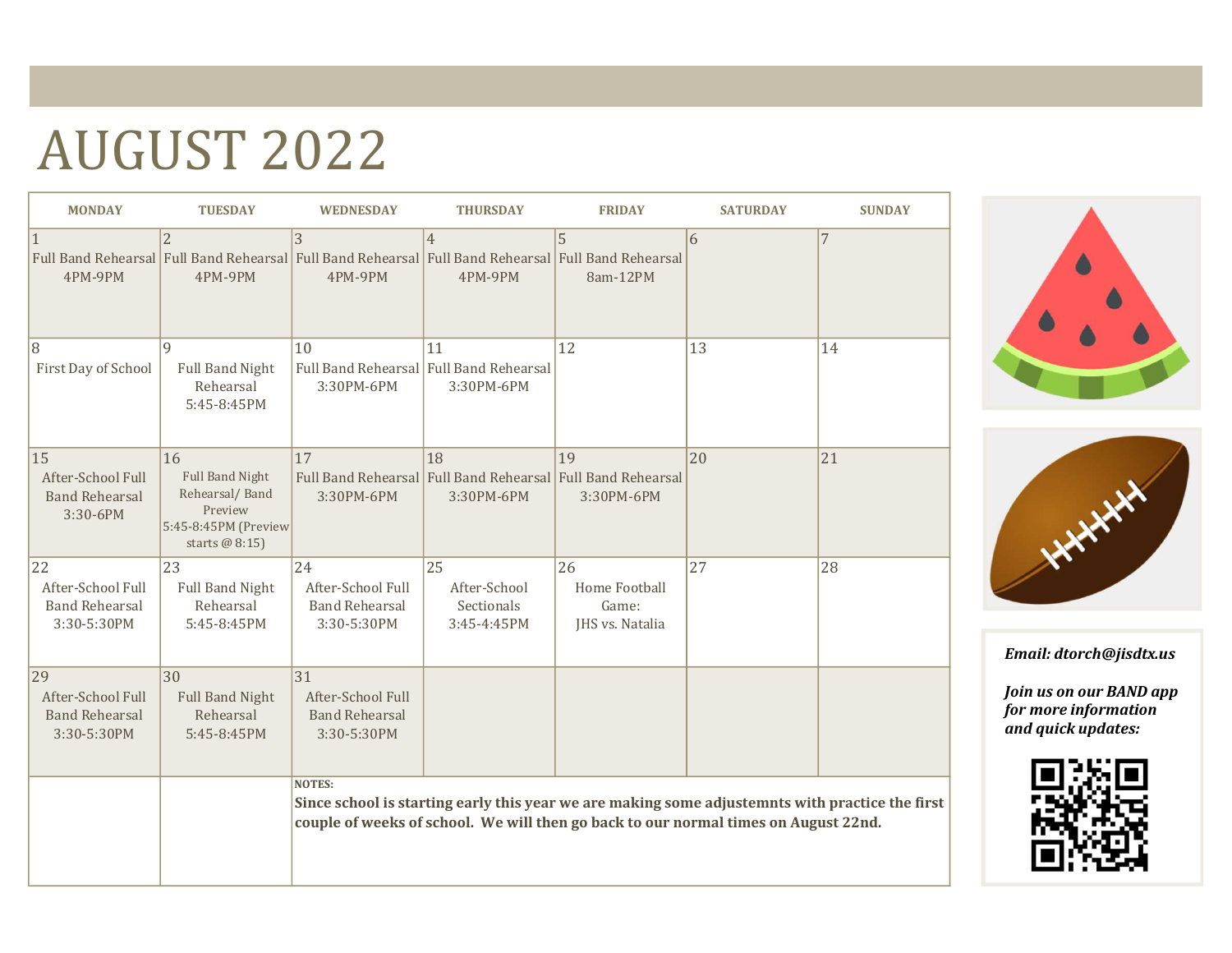### SEPTEMBER 2022

| <b>MONDAY</b>                                                                                        | <b>TUESDAY</b>                                           | <b>WEDNESDAY</b>                                                                                                                                                                                                                                                                                                                                                    | <b>THURSDAY</b>                                           | <b>FRIDAY</b>                                                                           | <b>SATURDAY</b>                                   | <b>SUNDAY</b> |  |
|------------------------------------------------------------------------------------------------------|----------------------------------------------------------|---------------------------------------------------------------------------------------------------------------------------------------------------------------------------------------------------------------------------------------------------------------------------------------------------------------------------------------------------------------------|-----------------------------------------------------------|-----------------------------------------------------------------------------------------|---------------------------------------------------|---------------|--|
|                                                                                                      |                                                          |                                                                                                                                                                                                                                                                                                                                                                     | $\mathbf{1}$<br>After-School<br>Sectionals<br>3:45-4:45PM | $\overline{2}$<br><b>Home Football</b><br>Game:<br>JHS vs. George West                  | 3                                                 | 4             |  |
| 5<br>No School:<br>Labor Day                                                                         | 6<br><b>Full Band Night</b><br>Rehearsal<br>5:45-8:45PM  | 7<br>After-School Full<br><b>Band Rehearsal</b><br>3:30-5:30PM                                                                                                                                                                                                                                                                                                      | 8<br>After-School<br>Sectionals<br>3:45-4:45PM            | $\mathbf{Q}$<br>Away Football<br>Game:<br><b>IHS vs. Pleasanton</b>                     | 10                                                | 11            |  |
| 12<br>After-School Full<br><b>Band Rehearsal</b><br>3:30-5:30PM                                      | 13<br><b>Full Band Night</b><br>Rehearsal<br>5:45-8:45PM | 14<br>After-School Full<br><b>Band Rehearsal</b><br>3:30-5:30PM                                                                                                                                                                                                                                                                                                     | 15<br>After-School<br>Sectionals<br>3:45-4:45PM           | 16<br><b>First Six Weeks</b><br>Ends<br>Away Football<br>Game:<br><b>IHS vs. Goliad</b> | 17<br><b>ATSSB HS Region</b><br>Jazz Auditions    | 18            |  |
| 19<br>Second Six Weeks<br><b>Begins</b><br>After-School Full<br><b>Band Rehearsal</b><br>3:30-5:30PM | 20<br><b>Full Band Night</b><br>Rehearsal<br>5:45-8:45PM | 21<br>After-School Full<br><b>Band Rehearsal</b><br>3:30-5:30PM                                                                                                                                                                                                                                                                                                     | 22<br>After-School<br>Sectionals<br>3:45-4:45PM           | 23<br><b>Eligibility Check</b><br>Home Football<br>Game:<br>JHS vs. SA Kennedy          | 24<br>Marching Band<br>Competition at<br>Beeville | 25            |  |
| 26<br>After-School Full<br><b>Band Rehearsal</b><br>3:30-5:30PM                                      | 27<br><b>Full Band Night</b><br>Rehearsal<br>5:45-8:45PM | 28<br>After-School Full<br><b>Band Rehearsal</b><br>3:30-5:30PM                                                                                                                                                                                                                                                                                                     | 29<br>After-School<br>Sectionals<br>$3:45 - 4:45$ PM      | 30                                                                                      |                                                   |               |  |
|                                                                                                      |                                                          | <b>NOTES:</b><br>Please keep in mind that attendance and preperation for all rehearsals is graded. After-<br>school sectionals will only be select instruments every week. Football games will have<br>more specific schedules sent out that week. Marching Competitions schedules and<br>locations will be given out and posted online closer to the contest date. |                                                           |                                                                                         |                                                   |               |  |





Email: dtorch@jisdtx.us

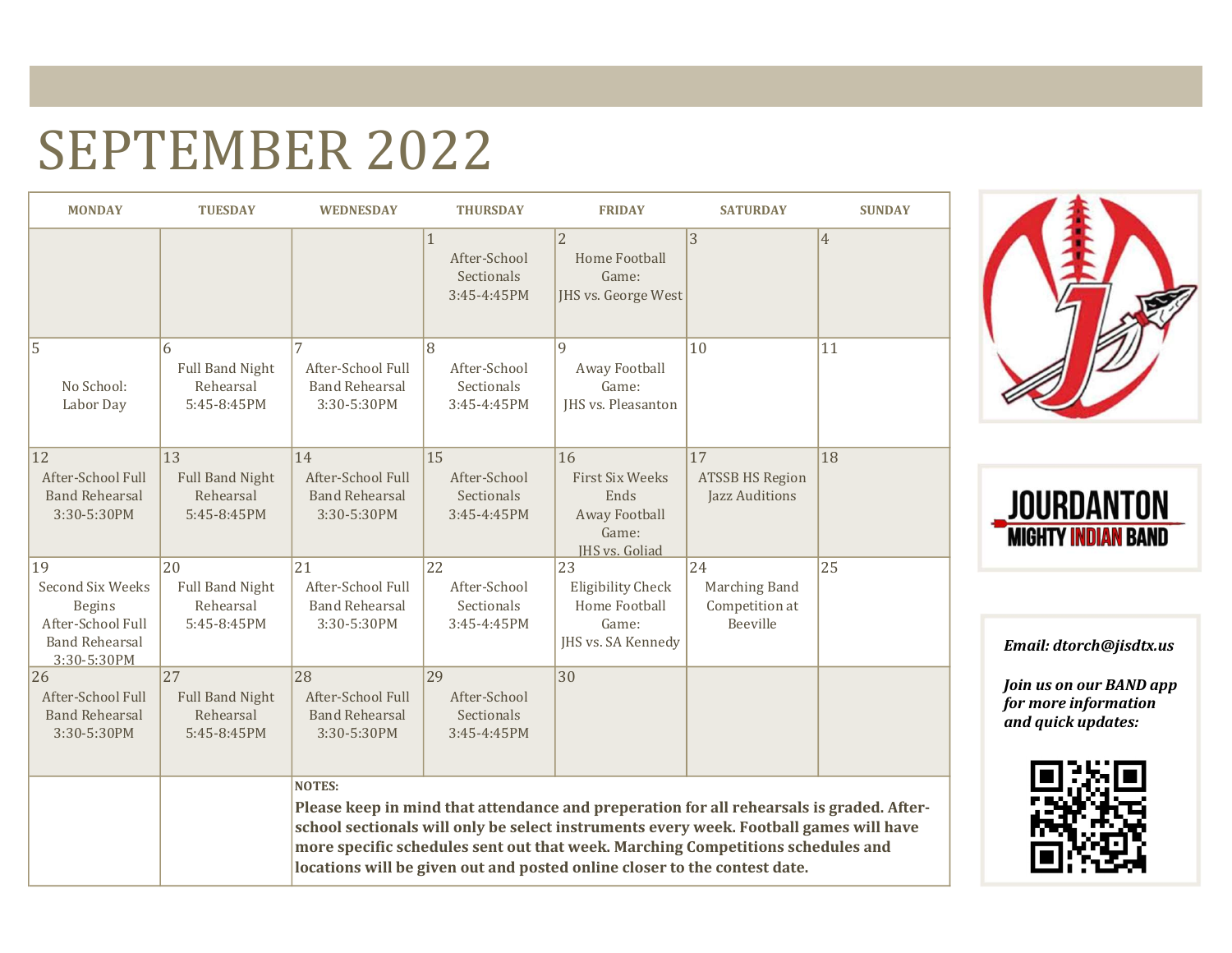## OCTOBER 2022

| <b>MONDAY</b>                                                   | <b>TUESDAY</b>                                                       | <b>WEDNESDAY</b>                                                | <b>THURSDAY</b>                                                 | <b>FRIDAY</b>                                                                    | <b>SATURDAY</b>                                                                                                                                                                                                                                                                                                                                            | <b>SUNDAY</b>  |
|-----------------------------------------------------------------|----------------------------------------------------------------------|-----------------------------------------------------------------|-----------------------------------------------------------------|----------------------------------------------------------------------------------|------------------------------------------------------------------------------------------------------------------------------------------------------------------------------------------------------------------------------------------------------------------------------------------------------------------------------------------------------------|----------------|
|                                                                 |                                                                      |                                                                 |                                                                 |                                                                                  | $\mathbf{1}$<br><b>Marching Band</b><br>Competition at<br>Judson                                                                                                                                                                                                                                                                                           | $\overline{2}$ |
| 3<br>After-School Full<br><b>Band Rehearsal</b><br>3:30-5:30PM  | $\overline{4}$<br><b>Full Band Night</b><br>Rehearsal<br>5:45-8:45PM | 5<br>After-School Full<br><b>Band Rehearsal</b><br>3:30-5:30PM  | 6<br>After-School<br>Sectionals<br>3:45-4:45PM                  | 7<br>Away Football<br>Game:<br>JHS vs. Hondo                                     | 8<br>Pre-Uil @ Rough<br>Rider                                                                                                                                                                                                                                                                                                                              | 9              |
| 10<br>No School:<br>Indigenous Peoples'<br>Day                  | 11<br><b>Full Band Night</b><br>Rehearsal<br>5:45-8:45PM             | 12<br>After-School Full<br><b>Band Rehearsal</b><br>3:30-5:30PM | 13<br>After-School Full<br><b>Band Rehearsal</b><br>3:30-5:30PM | 14<br>Away Football<br>Game:<br>JHS vs. Crystal City                             | 15<br><b>UIL Region</b><br>Marching Contest @<br>Judson                                                                                                                                                                                                                                                                                                    | 16             |
| 17<br>After-School Full<br><b>Band Rehearsal</b><br>3:30-5:30PM | 18<br><b>Full Band Night</b><br>Rehearsal<br>5:45-8:45PM             | 19<br>After-School Full<br><b>Band Rehearsal</b><br>3:30-5:30PM | 20<br>After-School Full<br><b>Band Rehearsal</b><br>3:30-5:30PM | 21<br><b>Home Football</b><br>Game:<br>JHS vs. Poteet                            | 22<br><b>UIL Area Marching</b><br>Contest @ Beeville                                                                                                                                                                                                                                                                                                       | 23             |
| 24<br>After-School Full<br><b>Band Rehearsal</b><br>3:30-5:30PM | 25<br><b>Full Band Night</b><br>Rehearsal<br>5:45-8:45PM             | 26<br>After-School Full<br><b>Band Rehearsal</b><br>3:30-5:30PM | 27                                                              | 28<br><b>Second Six Weeks</b><br>Ends<br>Away Football<br>Game:<br>IHS vs. Lytle | 29                                                                                                                                                                                                                                                                                                                                                         | 30             |
| 31<br>Halloween                                                 |                                                                      | <b>NOTES:</b>                                                   |                                                                 |                                                                                  | Please keep in mind that attendance and preperation for all rehearsals is graded. After-<br>school sectionals will only be select instruments every week. Football games and<br>Marching Compeitions schedules will be given out and posted online closer to the contest<br>date. Attendance for all UIL events is mandatory by all marching band members. |                |





Email: dtorch@jisdtx.us

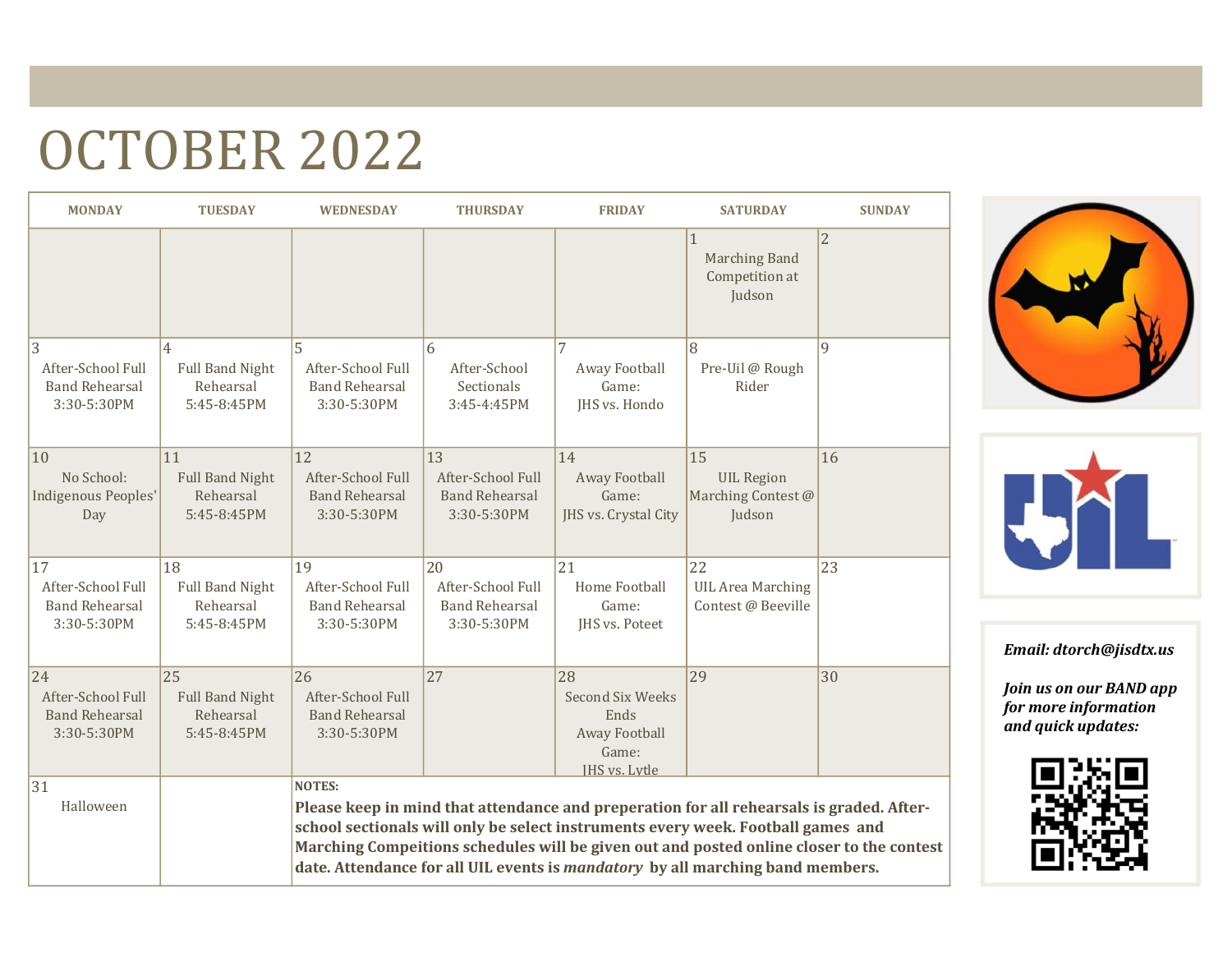### NOVEMBER 2022

| <b>MONDAY</b>                    | <b>TUESDAY</b> | <b>WEDNESDAY</b>                   | <b>THURSDAY</b>     | <b>FRIDAY</b>                                                                                                                                                                       | <b>SATURDAY</b> | <b>SUNDAY</b> |
|----------------------------------|----------------|------------------------------------|---------------------|-------------------------------------------------------------------------------------------------------------------------------------------------------------------------------------|-----------------|---------------|
| Third Six Weeks<br><b>Begins</b> | $\mathbf{1}$   | $\sqrt{2}$                         | 3                   | $\overline{4}$<br><b>Eligibility Check</b><br><b>Bands of America</b><br>Marching Band<br>Competition                                                                               | 5               | 6             |
| 7                                | 8              | 9                                  | 10<br>Verterans Day | 11<br><b>Potential Playoff</b><br>Game/Veteran's<br>Day Performance                                                                                                                 | 12              | 13            |
| 14                               | 15             | 16                                 | 17                  | 18<br><b>Potential Playoff</b><br>Game                                                                                                                                              | 19              | 20            |
| 21                               | 22             | 23                                 | 24                  | 25<br>Thanksgiving Break Thanksgiving Break Thanksgiving Break Thanksgiving Break Thanksgiving Break                                                                                | 26              | 27            |
| 28                               | 29             | 30                                 |                     |                                                                                                                                                                                     |                 |               |
|                                  |                | <b>NOTES:</b><br>required as well. |                     | Please be flexible this first week. Attendance BOA Marching Contests is mandatory for all<br>members of the marching band. If the football game continues to playoffs, they will be |                 |               |